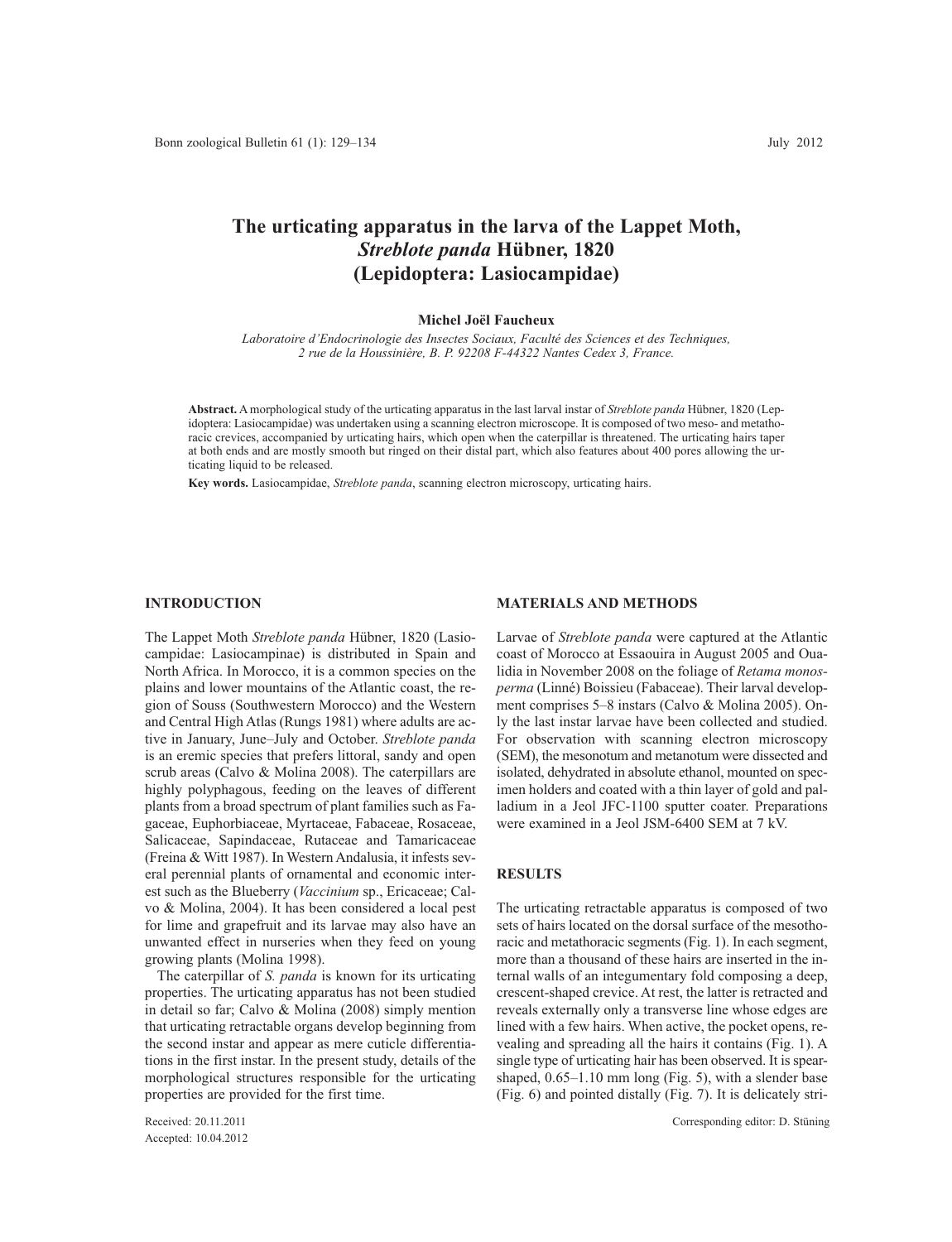

**Fig. 1.** Larva of *Streblote panda*, last instar**.** Left: at rest, right: disturbed, showing the two urticating crevices.

ated longitudinally from the base onwards over  $14/15<sup>th</sup>$  of its length (Fig. 7). The distal part  $(1/15<sup>m</sup>)$  comprises an area with annular ligaments (Figs. 7, 8), tapering to the pointed and perforated tip (Figs. 9, 10). The estimated number of pores per hair is about 400; their diameter reaches 0.3 µm. The hairs are inserted in raised cupolae, from which they may be detached (Fig. 11).

Different types of integumentary structures are associated with the urticating apparatus:

– Some thirty white scales, 0.30–0.35 mm long, are lined up along the posterior edge of each urticating pocket (Fig. 12), whereas dark scales are spread over the rest of the segment (Figs. 13, 14). The white scales, which have the form of a strongly elongated tennis racket (some visible in fig. 3), are covered with longitudinal ribs made up of overlapping elements resembling roof tiles (Fig. 15). This structure is analogous to that of scales found on butterflies' wings.

- Five–six nonporous sensilla chaetica, 0.90–1.15 mm long, are found on the pair of white D1 verrucae in the anterior area of the meso- and metathorax (Figs. 16, 17). Other sensilla chaetica, 0.50 mm long, are found among the urticating hairs (Fig. 18).
- Sensilla filiformia, 1.5–2.0 mm long, are found in lateral tufts on the meso- and metathorax (Fig. 16).

Bonn zoological Bulletin 61 (1): 129–134 ©ZFMK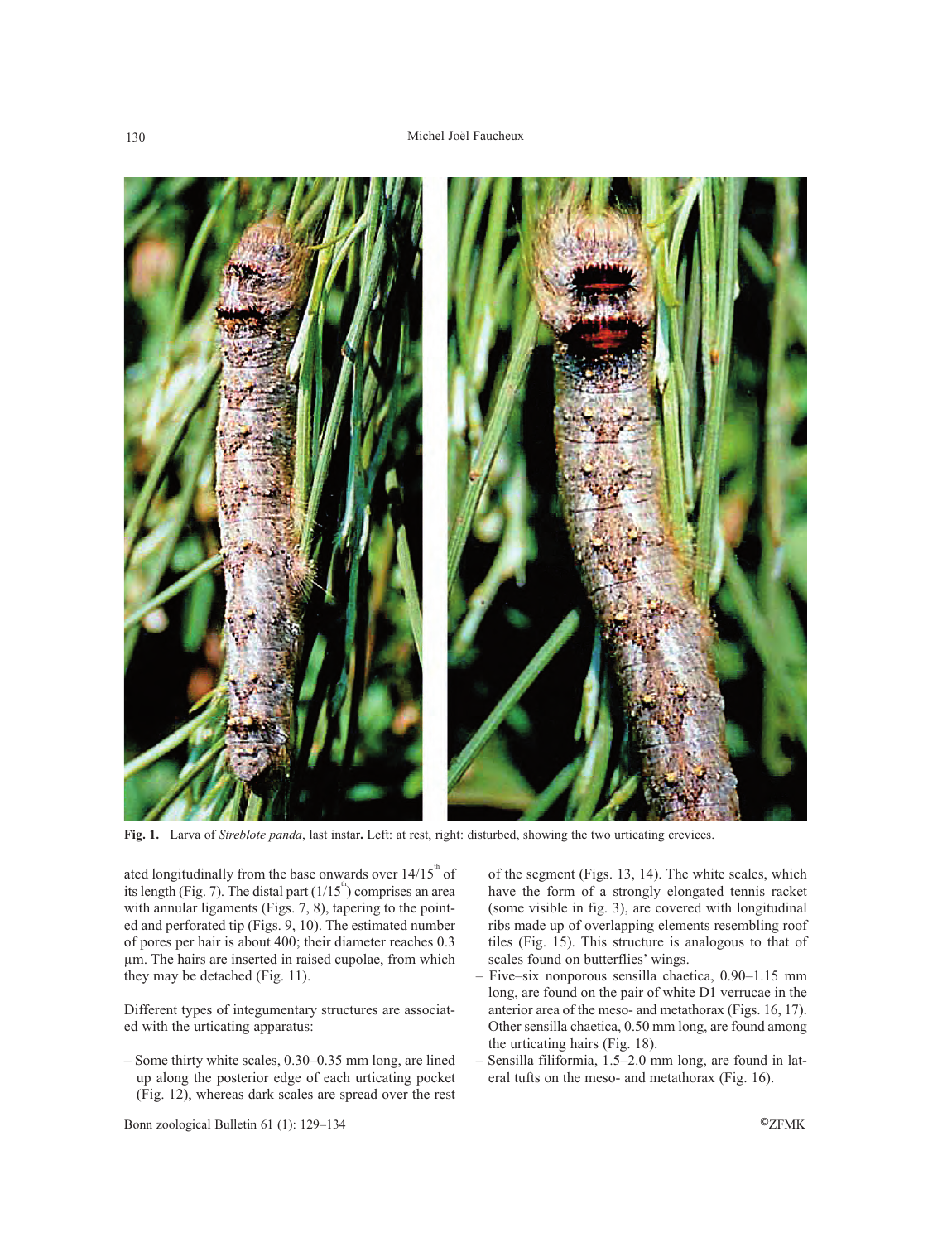

**Figs 2–11.** Urticating apparatus of *S. panda*. **2**. Urticating crevice on the mesothorax, showing urticating hairs (arrow). **3.** Setal tubercle (T), urticating hairs (arrow) and scales (S). **4**. Group of urticating hairs. **5–11**. Urticating hairs. **5.** Entire hair (arrow). **6**. Base of hair. **7**. Tips of hairs. **8**. Tip of hair with ringed and perforated area. **9**. Detail of the perforated area. **10**. Detail of distal pores. **11**. Cupolae of urticating hairs.

Bonn zoological Bulletin 61 (1): 129–134 ©ZFMK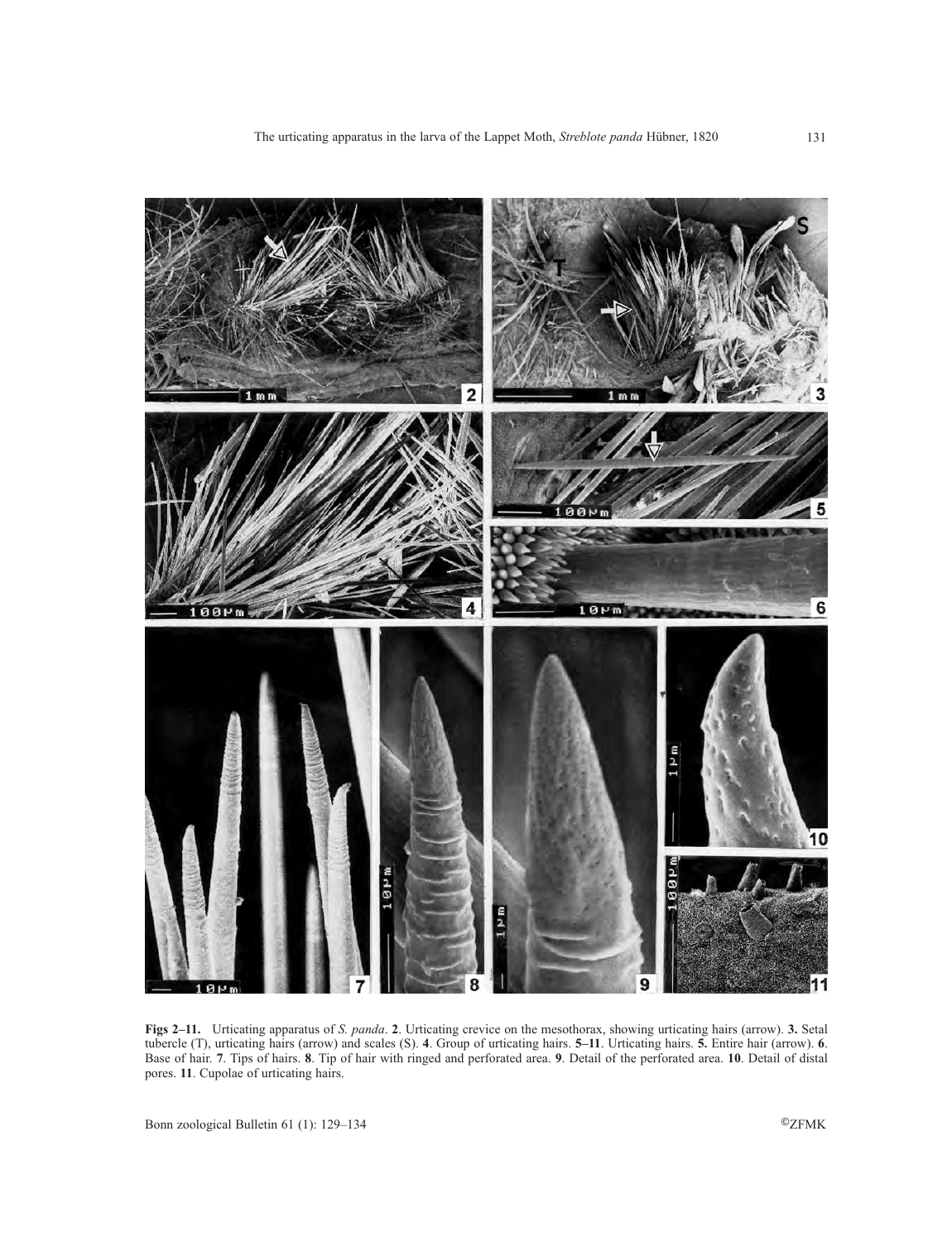

**Figs 12–18.** Scales, tubercles, sensilla and urticating hairs of *S. panda*. **12**. Scales (arrow) among urticating hairs. **13**. Isolated scales. **14.** Filiform scales. **15.** Detail of scales. **16**. Dorsal surface of the metathoracic segment showing two setal tubercles (T), urticating hairs (arrows) and filiform sensilla (F). **17**. Setal tubercle with sensilla chaetica (arrows). **18**. Sensillum chaeticum (arrow) among the urticating hairs.

## **DISCUSSION**

**Structure.** The large number of urticating hairs is characteristic of urticating apparatuses (Bourgogne 1951). Unlike ordinary long hairs, the urticating hairs of lepidopteran larvae are typically not arranged at random and do not cover the caterpillars' bodies in a uniform manner. They are arranged in very dense groups on well defined surfaces known as 'mirrors' that are integumentary folds (Sellier et al. 1975) or other specific surface areas. The first larval instars lack urticating hairs. In the  $5<sup>m</sup>$  larval instar of the 'brown-tail moth' *Euproctis chrysorrhoea* (Linnaeus) (Lymantriinae), the 'pine procession moth' *Thaumetopoea pityocampa* (Denis & Schiffermüller), and the 'oak procession moth' *Thaumetopoea processionea* (Linnaeus)

(Thaumetopoeinae), these mirrors are located on abdominal segments I–VIII whereas in the  $3<sup>nd</sup>$  instar of the same species, they appear on different segments (Sellier et al. 1975). This difference in location of defense-related setae among instars is rather unusual, given that in most groups, as in *S. panda*, the position is constant throughout the larval development. After they appear in the  $2<sup>m</sup>$  instar (according to Calvo & Molina 2008), they remain on the same thoracic segments, a situation known from many other species of Lasiocampidae (e.g., in the genera *Dendrolimus* and *Gastropacha).* Other lasiocampid moths, such as *Macrothylacia rubi*, *Lasiocampa quercus* and others, are known to possess urticating hairs on the abdominal segments (Carter & Hargreaves 1988).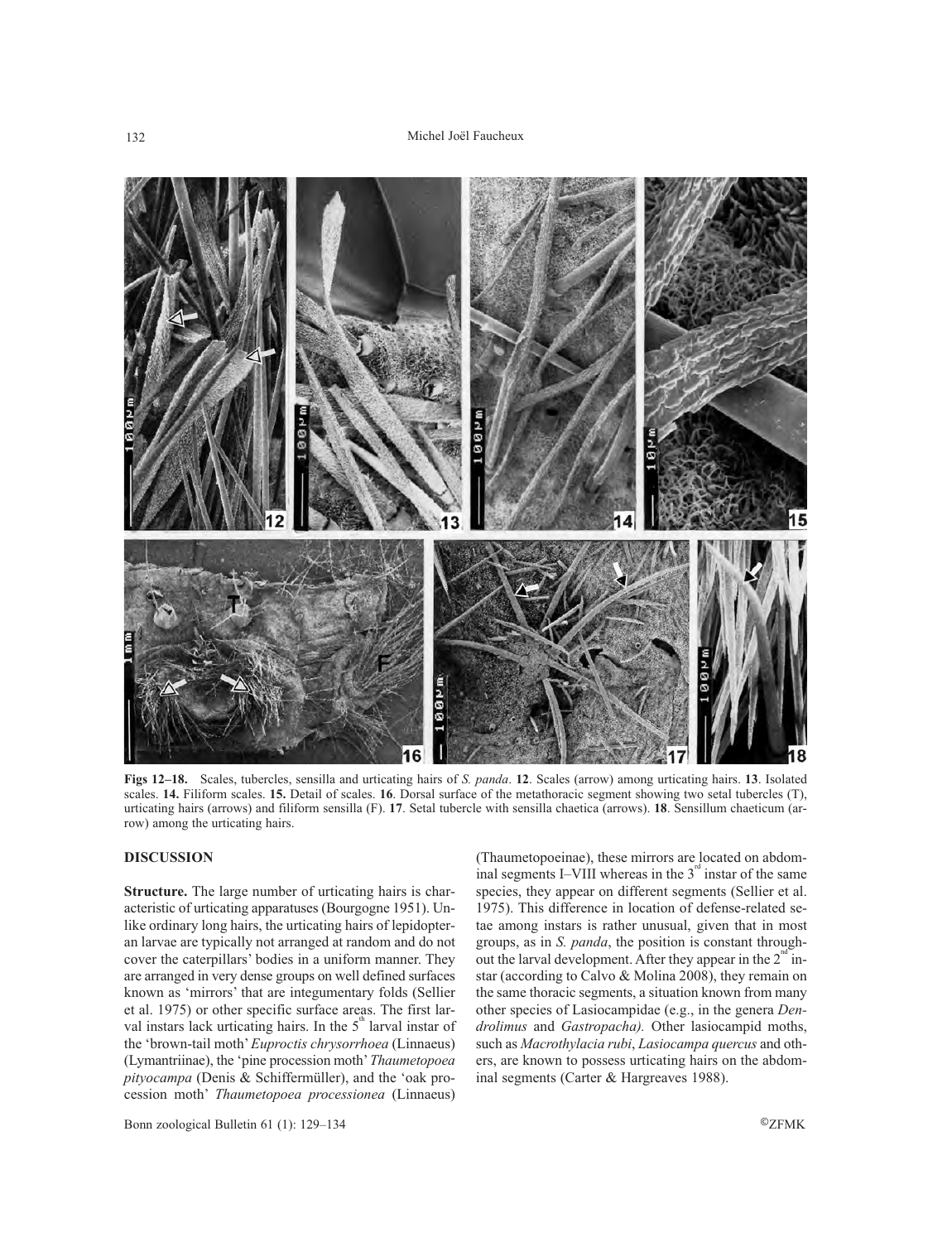A single type of urticating hairs is known in *S. panda*. This is also the case in most other species of different families (Gilmer 1923, 1925; Faucheux 2007). However, there are also species that have several different types of hairs, e.g. three types in *Latoia thamia* Rungs (Limacodidae) (Faucheux 2000). Among the different forms of urticating hairs, the most frequent in lepidopteran caterpillars is a harpoon-shaped hair with pointed spikes directed towards its distal end and arranged in three or four longitudinal rows, e.g. as in *T. pityocampa, T. processionea, E. chrysorrhoea* (Sellier et al. 1975), *Lithosia quadra* Linnaeus (Faucheux 2007), and in one type of *L. thamia* (Faucheux 2000). These hairs, though hollow, are not perforated at any extremity and therefore are unable to inject the toxic substance (Sellier et al. 1975). Instead, they must be broken, for example in the skin, in order to release their urticating substance (Ducombs et al. 1979).

In another type of hair, the nucleus of the poison-gland cells is located at the base of the hair and the cells develop inside the hair. During contact, the urticating substance is released as the acute, sharp end of the hair breaks. This type has been described in the "urticating thorns" of *Latoia* (= *Parasa*) *hilarata* Staud. (Mills 1925) and in the "poison apparatus" of *Latoia* (= *Parasa*) *latistriga* Walker (Gilmer 1925). Gilmer (1923) distinguishes two types of poisonous apparatuses of which the one he considers more primitive consists of simple hairs that are shorter and stiffer than others; each hair is connected through its proximal end to a poison gland and opens in a distal pore (e.g., *Orgyia leucostigma* (J. E. Smith)). The structure of the urticating hairs of *S. panda* may therefore be close to this primitive type, as the irritating substance flows through the numerous pores located on the distal end of the hair.

**Function of the mirrors.** The mechanism for opening and closing the 'mirrors' (or crevices) that contain the urticating hairs was described for *T. pityocampa* by Demolin (1963). In this species, the implantation zone of the hairs is delimited by a semi-rigid frame made up of chitinous rods and small pads forming hinges. This arrangement can open or close the insertion zones of the hairs that are normally hidden. When the caterpillars feel threatened, this mechanism opens the fold and the urticating hairs become entirely exposed. In *S. panda*, the opening mechanism has not been studied in detail, but may function in a similar way.

**Urticating function.** The urticating, harpoon-shaped hairs of the 'brown-tail moth', the 'pine procession moth', and the 'oak procession moth' can penetrate skin and eyes, and cause irritating cutaneous eruptions or contact dermatitis and ocular lesions (Blair 1979, Ducombs et al. 1979). Their urticating properties last for a very long time, sometimes up to several months after their ejection (Ducombs et al. 1979). In these species, the combination of a mechanical element (penetration of the skin and breaking of the hairs caused by scratching) and a chemical element (discharge of a toxic substance derived from dermal glands) account for the pathological symptoms. The action of the urticating hairs is ascribable, at least in part, to the secretion of histamine that takes place on the skin as a result of the penetration of the poison contained in the hairs (Leclercq 1977).

In *S. panda,* urticating hairs are released in large numbers when the caterpillar is handled. In contact with the skin, they stick to it by means of their distal circular ligaments, but the urticating effect seems to be low. The numerous pores at the distal ends of the hairs indicate that a liquid is being released, but direct evidence is still missing. Previous studies do not mention strong irritations or even dermatitis caused by the caterpillars of the lappet moth.

**Protective function.** The aposematic red and dark brown of the two urticating crevices strongly contrast with the overall grey colour of the larva. Unlike other urticating caterpillars, those of *S. panda* undoubtedly use their urticating apparatus mainly as a means of warning against their predators. To my knowledge, no study has tested the efficacy of this defence mechanism against natural enemies. In the environment in which I observed the Moroccan caterpillars (colonies of *Retama* sp.), they come in frequent contact with likely predators such as the common chameleon, *Chamaeleo chamaeleon* Linnaeus and the stripeless treefrog, *Hyla meridionalis* Boettger, which may hesitate to prey on the caterpillars. Similarly, children and adults are unwilling to touch a caterpillar that manifests its anxiety by opening and closing its hair slits.

**Acknowledgements.** It is a pleasure to acknowledge Nicolas Stephant and Stéphane Grolleau (Centre of SEM, University of Nantes, France), and Catherine Cerclé for their technical assistance as well as Vittorio Ballardini for help with the translation.

## **REFERENCES**

- Blair CP (1979) The browntail moth, its caterpillar and their rash. Clinical and Experimental Dermatology 4: 215–222
- Bourgogne J (1951) Ordre des Lépidoptères. Pp. 174–448 in: P-P Grassé (éd.): Traité de Zoologie 10: Insectes supérieurs et Hyménoptéroïdes. Masson et C<sup>ie</sup>, Paris
- Carter DJ, Hargreaves B (1988) Guide des chenilles d'Europe. Delachaux & Niestlé (éds.), Neuchâtel, Paris, 311 pp.
- Calvo D, Molina JM (2004) Utilization of blueberry by the Lappet Moth, *Streblote panda* Hübner (Lepidoptera: Lasiocampidae): survival, development and larval performance. Journal of Economic Entomology 97: 957–963
- Calvo D, Molina JM (2005) Developmental stages of the Lappet Moth *Streblote panda* Hübner (1820) (Lepidoptera; Lasiocampidae) at constant temperatures. Spanish Journal of Agricultural Research 3: 319–325